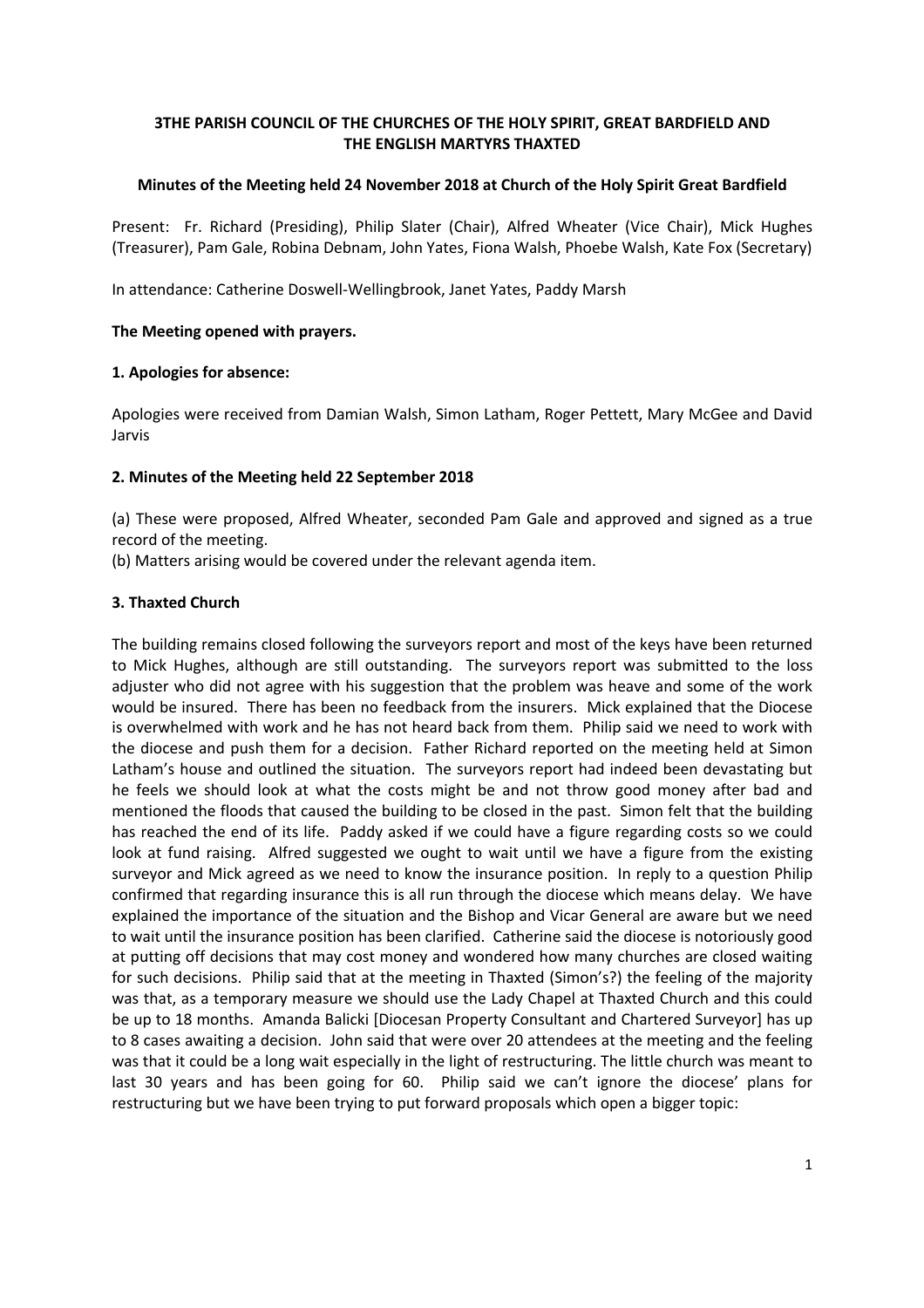We don't yet have the report that is coming next weekend which will tell us what things will look like in the future. We do need to be mindful that the report will tell us what is happening. How the whole issue will impact on any decision we make in relation to our restructuring mass in our parish. Philip has received numerous email providing comments and views and there is a school of thought that everyone will have to embrace a difference in the way we worship. We are lucky to have Fr Richard and need to be conscious of his work load. The diocese will ask what Gt Bardfield and Thaxted have done to try to address some of the issues in the short to medium term to bring our communities together and he would like to debate the issues raised.

Alfred agreed with have to be mindful (in relation to documents that have been published) that we are heading for some dramatic change and it is a mistake to think of as one community. It is an opportunity to take a back step and wait to look at the Vision document and work with it to the best of our abilities. The changes that are coming are long term and in the meantime we continue working for the benefit of the parish.

Mick said at the moment he feels the parish is in a unique position and there is no point in reducing to one mass centre. In due course this is another matter because we are possibly able to have mass in the main church in Thaxted and our little church is finished. We are in danger of losing the Catholic community in Thaxted.

Fr Richard said he is very aware of the situation - we have one parish and two communities. His responsibility is to look after both parishes and his intention is to have mass in both communities. As a temporary situation he has been negotiating with the Anglican Church and they were unanimously supportive and wish to help their Catholic brothers and sisters. He plans for Christmas Eve mass to be at 8pm in Thaxted church and Christmas day 10am in Great Bardfield. He wishes to start using the big church as soon as possible but needs to look at timing and ecumenical arrangements – Holy Week and Easter need special arrangements. Father has spoken to the Vicar General about sharing on a temporary basis but a permanent situation would be a decision for the Bishop.

There was a general conversation from those present regarding the sharing of facilities, the importance of both communities and the need to chase the diocese regarding the position of our Thaxted church.

## **4. Ginger Group / Diocesan Restructuring**

Robina said it was disappointing that not many people had attended the GG meeting on 17 November. This was the main forum to discuss the issues facing the parish and it was important that as many parishioners as possible took part. There had been a meeting of the Stewards of the Gospel on 3 November at Brentwood and it had been hoped that a meeting of the NEED, made of the six parishes, would take place on 13 November thus enabling a report at this PC meeting, however it had been postponed until 4 December. From January to April 2019 plans would be put for consideration to Bishop Alan on Restructuring and Renewal and how it would evolve in the parishes and networking in the Deanery. Advent 2019 would see a draft plan from the SofG. By Easter 2020 the final plan for Parish Partnership for the long term would be decided.

Philip spoke about the wish to communicate as speedily as possible once the diocese have released details of its proposals on restructuring but at the moment we do not know in what form it will be made available.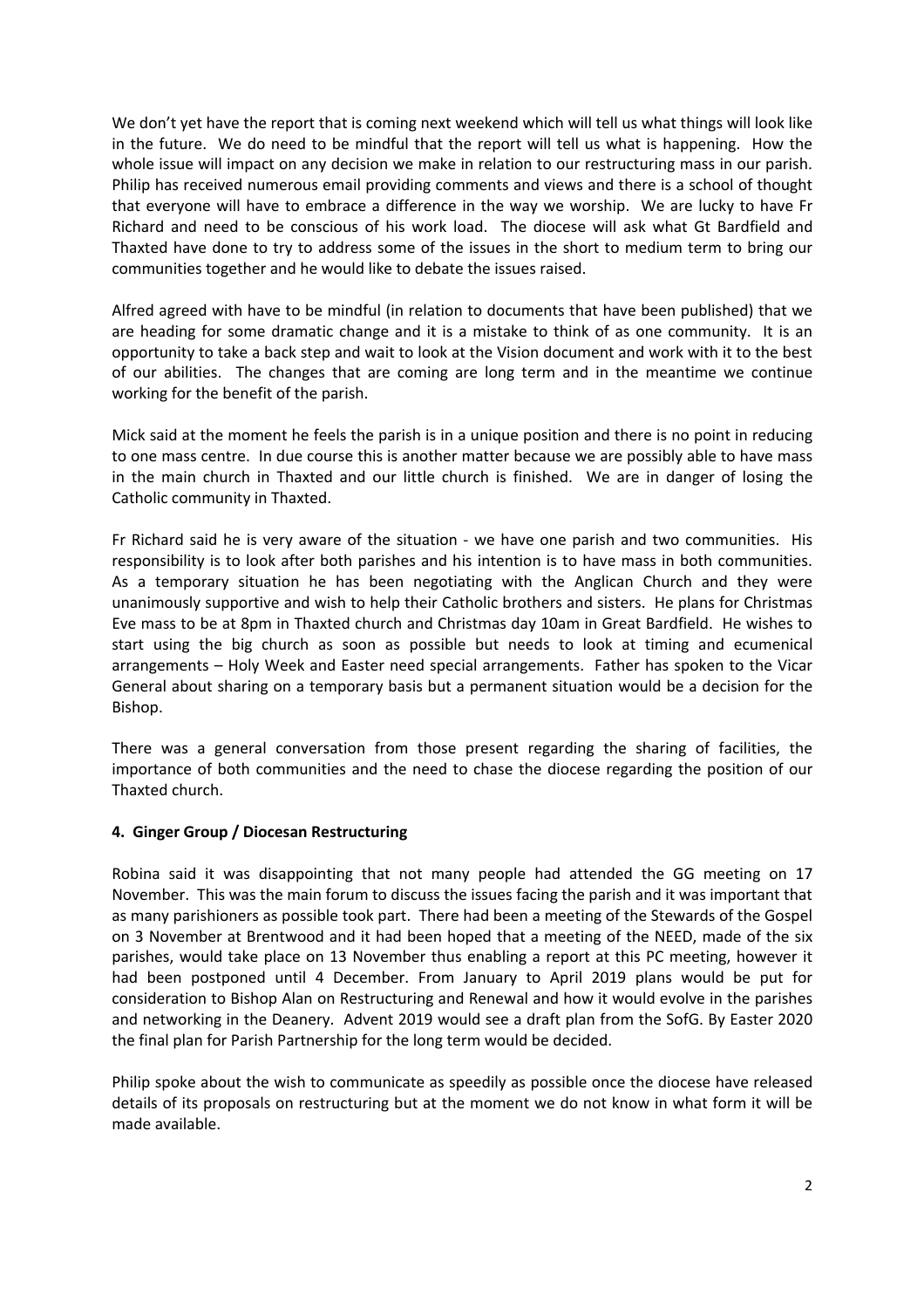### **5. Deanery Report**

Since the AGM there had not been a meeting there was nothing new to report.

### **6. Treasurer's Report**

The treasurer reported on the two months to 5th November. In September offertories were low at £1893.37 but this was compensated by receipt of Gift Aid on 2017/18 cash collections of £1824.09. October was a better month for offertories being a five week month with some quarterly sums received. There was nothing in expenses needing comment. The overall cash surplus over the two months was £3,197.60 which left total funds of £86,267.17 at 5th November.

### **7. Gift Aid Report**

Kate advised the diocese was in the process of upgrading their current Gift Aid software to an online iCloud based version. Training sessions had been offered at Brentwood but she was unable to attend on the date given however there was a test site she can use to familiarise herself with the process. Robina had mentioned an initiative to encourage increased contributions although it was recognised that parishioners in Great Bardfield and Thaxted were generous and 'outperformed' some larger parishes.

### **8. Liturgical Items**

Janet wished to thank Robina for all her hard work in addressing the recent reports on abuse that have had devastating effects throughout the world. She has created a website page [www.groundswellprayer.uk] and written to Cardinal Nichols requesting a Sunday mass for the expiation of the sins of the church and also several Bishops and had some positive response.

Alfred mentioned (i) The book that had been purchased to use for the Intentions of parishioners from the first Sunday in Advent. (ii) Talks on Prayer by Sister Frances Moor shared with Braintree Parish. There will be four meetings and dates will be published in the newsletter.

Robina said (i) the Alpha course had been postponed so will focus on the conservation CaFE. (ii) Walk With Me booklets have been ordered for Advent.

## **9. Youth Matters**

Fiona said the Christ the King Mass will be on 25 November and is always a happy occasion for the children and usually very well attended – all children are welcome to join in and there will be coffee and cakes after the Mass. Phoebe is our nominated spokesperson for BCYS and she will read out the annual appeal on their behalf; there will be flyers about BCYS and the appeal, which will be handed out by the children before the Mass. The new CYMFed Faith in Action Award scheme will be launched on National Youth Sunday during the Christ the King Mass and has been in the planning stages for over a year. Fiona, Phoebe and Megan invited Sarah Barber (former BCYS Director and now Cafod Youth Team Leader) to Church of the Holy Spirit for a 'working supper' to learn more about the award, which has been undergoing a pilot scheme in various locations around the country for the last 12 months. Our parish is the first to sign up for the scheme in the Brentwood diocese. The award scheme is for 10-18 year olds, has four award levels (Pin, Bronze, Silver and Gold) and has the aim of growing their faith and challenging them to put their faith into action in their schools, parishes and their wider community. We are hoping that this award will 'plug the gap' between First Holy Communion and Confirmation. Six young people attended last Friday which very good – and more want to join. The serving of